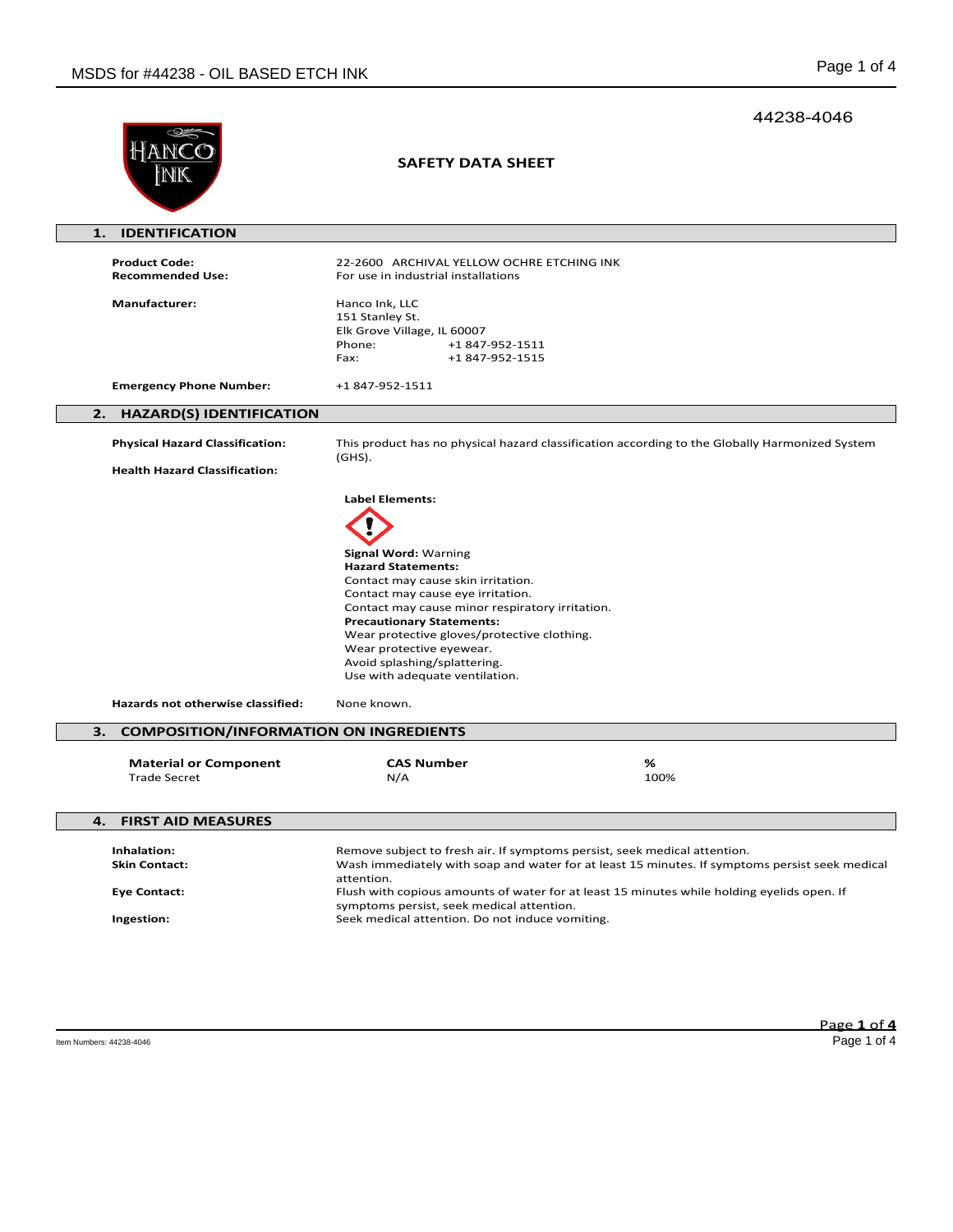# **5. FIRE-FIGHTING MEASURES**

| <b>Suitable Extinguishing Media:</b>                   | Use alcohol resistant foam, carbon dioxide, or dry chemical when fighting fires. Water or foam<br>may cause frothing if liquid is burning but it may still be a useful extinguishing agent if carefully<br>applied to the fire. Do not direct a water stream directly into the hot burning liquid/paste. |  |
|--------------------------------------------------------|----------------------------------------------------------------------------------------------------------------------------------------------------------------------------------------------------------------------------------------------------------------------------------------------------------|--|
| <b>Not Suitable:</b>                                   | No information available.                                                                                                                                                                                                                                                                                |  |
| <b>Specific Hazards:</b>                               | Fire will produce dense black smoke. Exposure may cause a health hazard. May release carbon<br>monoxide, carbon dioxide, nitrogen containing gases, hydrogen chloride, and other toxic fumes.<br>Runoff from fire control may cause pollution.                                                           |  |
| <b>Special Protective Equipment for Fire-Fighters:</b> |                                                                                                                                                                                                                                                                                                          |  |
|                                                        | Fire-fighters should wear appropriate protective equipment and self-contained breathing<br>apparatus (SCBA) with a full face-piece operated in positive pressure mode.                                                                                                                                   |  |

## **6. ACCIDENTAL RELEASE MEASURES Personal Precautions:** Ensure adequate ventilation. Avoid contact with the skin and eyes by wearing recommended personal protective equipment. Wash thoroughly after handling. **Protective Equipment:** Protective clothing, gloves, eyewear, appropriate safety shoes. **Emergency Procedures:** Avoid dispersal of spilled material and runoff and contact with soil, waterways, drains, and sewers. **Methods for Containment:** Contain spills immediately with spill socks and inert materials (sawdust/sand).<br>**Methods for Cleanup:** Absorb with inert materials. Sweep or scrape up. Place in a container for prope

# **7. HANDLING AND STORAGE Precautions for Safe Handling:** Avoid contact with the skin and eyes by wearing recommended personal protective equipment. Ensure adequate ventilation. Avoid breathing vapors, mist, or dust. Do not eat, drink, or smoke in the work area. Wash thoroughly after handling. **Storage:** Keep container tightly closed and store in a cool, dry, well ventilated place. Keep out of direct

sunlight. Keep away from food and drink. Open containers must be carefully resealed and kept upright. Do not store in unlabeled containers. Use appropriate containment to avoid environmental contamination. Store in accordance with local regulations.

affected area(s) with soap and water. Ensure runoff from cleanup is collected.

**Methods for Cleanup:** Absorb with inert materials. Sweep or scrape up. Place in a container for proper disposal. Rinse

### **8. EXPOSURE CONTROLS / PERSONAL PROTECTION**

| <b>Exposure Controls:</b>        | None required.                                                                                                                                                                                                                                                      |
|----------------------------------|---------------------------------------------------------------------------------------------------------------------------------------------------------------------------------------------------------------------------------------------------------------------|
| <b>Engineering Controls:</b>     | Local exhaust ventilation or other engineering controls may be required when handling or using<br>this product to avoid overexposure. Ventilation should effectively remove and prevent the<br>buildup of any vapor/mist/fume generated from handling this product. |
| <b>Respiratory Protection:</b>   | No protective equipment is needed under normal conditions of use. If exposure limits are<br>exceeded or irritation is experienced, additional ventilation or respiratory protection may be<br>required.                                                             |
| <b>Eye Protection:</b>           | Full coverage safety glasses/goggles are recommended.                                                                                                                                                                                                               |
| <b>Skin and Body Protection:</b> | Wear chemical resistant gloves/protective clothing. Clean and inspect gloves and clothing<br>regularly.                                                                                                                                                             |
| <b>Hygiene Practices:</b>        | Wash hands and other exposed areas with mild soap and water before eating, drinking, and when<br>leaving work. Launder contaminated clothing before reuse.                                                                                                          |
| <b>Special Requirements:</b>     | No special requirements under normal conditions of use.                                                                                                                                                                                                             |

### **9. PHYSICAL AND CHEMICAL PROPERTIES**

| <b>Physical State:</b> | Liquid            |
|------------------------|-------------------|
| Color:                 | Varies            |
| Odor:                  | Mild resinous     |
| <b>Odor Threshold:</b> | no data available |
| pН:                    | no data available |
| <b>Melting Point:</b>  | no data available |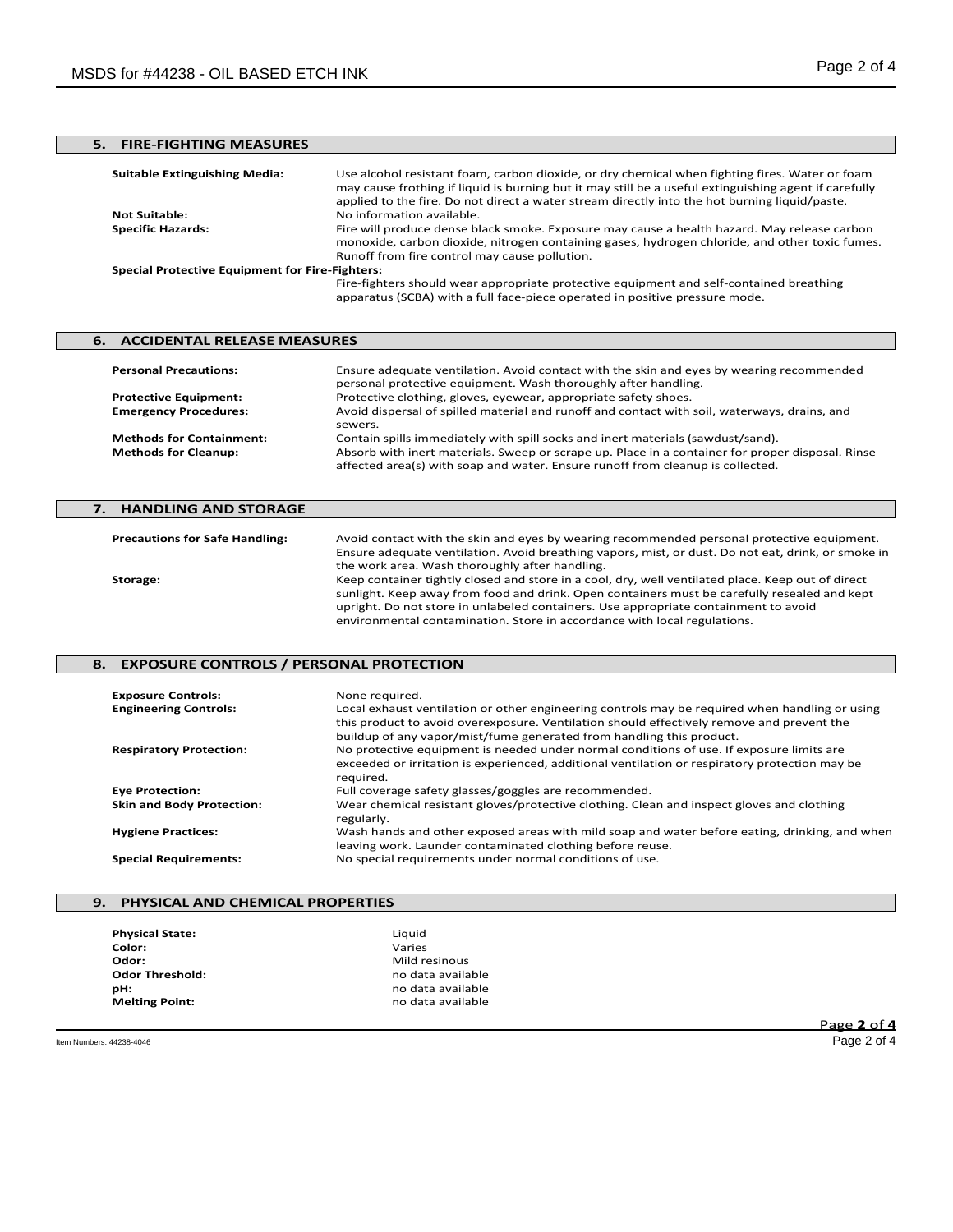| <b>Freezing Point:</b>                    | no dat |
|-------------------------------------------|--------|
| <b>Initial Boiling Point:</b>             | no dat |
| <b>Boiling Range:</b>                     | no dat |
| <b>Flash Point:</b>                       | greate |
| <b>Evaporation Rate:</b>                  | no dat |
| <b>Flammability:</b>                      | no dat |
| Upper/Lower Flammability:                 | no dat |
| <b>Vapor Pressure:</b>                    | no dat |
| <b>Vapor Density:</b>                     | no dat |
| <b>Relative Density/Specific Gravity:</b> | 1.52   |
| Solubility:                               | Insolu |
| <b>Partition Coefficient:</b>             | no dat |
| <b>Auto-ignition Temperature:</b>         | no dat |
| <b>Decomposition Temperature:</b>         | no dat |
| <b>Viscosity:</b>                         | no dat |
| VOC % by Weight:                          | 4.04%  |

**Freezing Point:** no data available **Initial Boiling Point:** no data available **Boiling Range:** no data available **Flash Point:** greater than 200 degrees F **Evaporation Rate:** no data available **Flammability:** no data available **Upper/Lower Flammability:** no data available **Vapor Pressure:** no data available no data available<br>1.52 **Insoluble in water Partition Coefficient:** no data available **Auto-ignition Temperature:** no data available **Decomposition Temperature:** no data available **Viscosity:** no data available

#### **10. STABILITY AND REACTIVITY**

**Reactivity:** no data available<br> **Chemical Stability:** Notably and the Stable under suggested and the Stable under suggested and the Stable under suggested and the Stable under suggested and the Stable under suggested and **Chemical Stability:** Stable under suggested/recommended storage conditions. **Possibility of Hazardous Reactions:** Will not occur under suggested/recommended storage conditions.<br>Conditions to Avoid: When exposed to high temperatures may produce hazardous deco When exposed to high temperatures may produce hazardous decomposition products.<br>Strong oxidizing agents. **Incompatible Materials: Hazardous Decomposition Products:** Under normal conditions of storage and use, hazardous decomposition products should not be produced.

### **11. TOXICOLOGICAL INFORMATION**

**Likely Routes of Exposure:** no data available **Symptoms:** no data available<br>**Effects From Exposure:** exercise the mode data available **Effects From Exposure: Numerical Measure of Toxicity:** no data available<br> **Carcinogenicity:** no data available **Carcinogenicity:** 

#### **12. ECOLOGICAL INFORMATION**

**Ecotoxicity:** no data available<br> **Persistency and Degradability:** example a no data available **Persistency and Degradability:** end and a modata available<br> **Bioaccumulative Potential:** end and a modata available **Bioaccumulative Potential:**<br>Mobility in Soil: **Other Adverse Effects:** 

**Mobility in Soil:** no data available

#### **13. DISPOSAL CONSIDERATIONS**

**Disposal Methods:** The generation of waste should be avoided or minimized wherever possible. Disposal of this product, solutions, and any by-products should at all times comply with the requirements of environmental protection and waste disposal legislation and any regional local authority requirements. Dispose of surplus and non-recyclable products via a licensed waste disposal contractor. Waste should not be disposed of untreated to the sewer unless fully compliant with the requirements of all the requirements of all authorities with jurisdiction. Waste packaging should be recycled where possible. This material and its container should be disposed of in a safe way in compliance with all regulations. Empty container or liners may contain some product residues. Avoid dispersal of spilled material and runoff and contact with soil, waterways, drains, and sewers.

## **14. TRANSPORTATION INFORMATION**

**UN Number:** not applicable

Page **3** of **4**